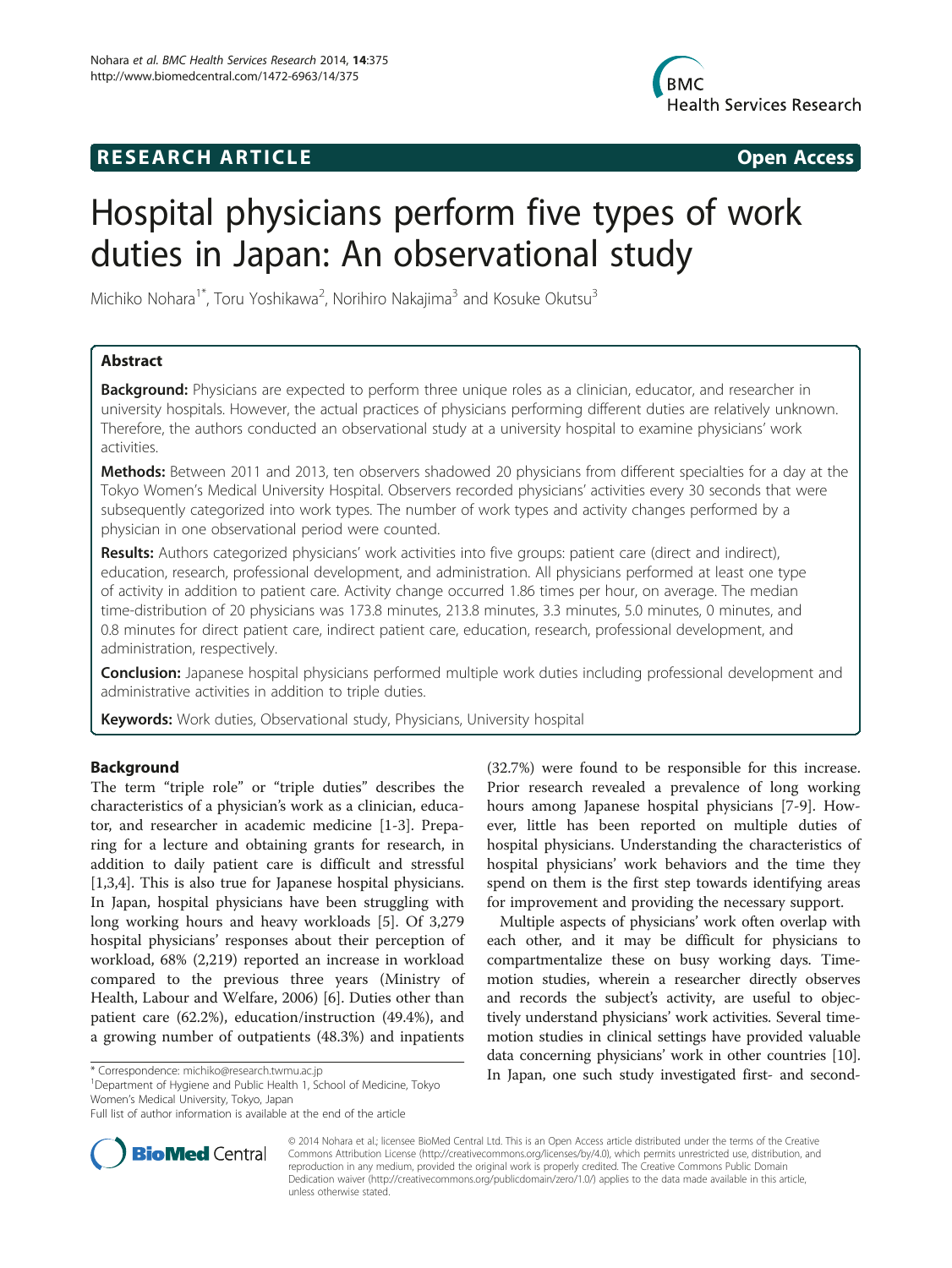year residents' time allocation, thus the collected data did not necessarily cover the wide range of the physicians' work activities [[11](#page-4-0)].

In this study, we observed physicians with different specializations and experience, and categorized their work activities to demonstrate hospital physicians' multiple work duties by direct observation.

### Methods

We conducted the observation study at a 1,423-bed university hospital in Tokyo, treating 1,181 inpatients and 4,185 outpatients, on average. Twenty physicians  $(10 \text{ females and } 10 \text{ males, mean age} = 36.3)$  were recruited from 20 departments for this study. In order to observe physicians who were responsible for clinical, educational, and research duties, inclusion criteria required that physicians worked full-time with over three years of experience. Upon receiving written consent, we observed each physician for a single day on randomly selected dates between October 2011 and January 2013.

Observers comprised four occupational physicians, five public health nurses, and one expert in ergonomics, who are qualified to correctly identify physicians' activities. Three observers had prior experience conducting observational studies in clinical settings.

All observations took place on weekdays during the day, beginning at the physician's arrival at the hospital, and ending at the physician's end of duty. During the assessment, the observer wearing a white coat stood unobtrusively behind the physician (about 2 m) to avoid the Hawthorne Effect (where participants would be likely to change their behaviors due to the attention received from observers). The observer followed the physician to all locations, except when privacy was requested by either the physician or patient. The observer holding a clipboard and a watch shadowed each physician and recorded his or her main activity in 30-second increments

on a specified paper form, along with the location and the companions [see Additional file [1](#page-4-0).] Two or three observers alternated shadowing every two to three hours. We made sure to pair a novice with an experienced observer until the task was familiarized.

Generally for time-motion studies, an observer codes activities performed by a participant according to categories prepared beforehand based on a pilot study, to ensure the inter-observer reliability and the category's comprehensiveness. In this study, however, we described physicians' activities in a short sentence first, and categorized their activities after observation based on previous studies [\[11-14](#page-4-0)].

In order to examine physicians' multiple work duties and work fragmentation, we counted the number of work types performed and activity changes during one observational period. Using the definition by Deshpande et al., we recorded activity changes only when a physician changed activities across categories [\[11\]](#page-4-0). We calculated each physician's time distribution by category using Excel 2010 spreadsheets (Microsoft Cooperation®).

This study was approved by the Ethics Committee of Tokyo Women's Medical University.

## Results

Demographic characteristics of the physicians are indicated in Table 1. We observed physicians for a total of 218 h, 44 min, and 30 s, with an average observation time of 10 h, 56 min, and 12 s per physician.

We categorized physicians' work activities in five groups: patient care (direct and indirect), education, research, professional development, and administration.

1a) Direct patient care: Face-to-face interaction with patients; including activities such as medical consultation, history taking, treatment, ward rounds, and surgery.

| <b>Characteristic</b>             |                  |                                                    |                     |                  |                           |  |  |
|-----------------------------------|------------------|----------------------------------------------------|---------------------|------------------|---------------------------|--|--|
| Gender (n)                        | Female           | 10                                                 |                     |                  |                           |  |  |
|                                   | Male             | 10                                                 |                     |                  |                           |  |  |
| Average age (years)               | 36.3             |                                                    |                     |                  |                           |  |  |
| Min-max (years)                   | $27 - 55$        |                                                    |                     |                  |                           |  |  |
| Position                          |                  | Resident, Assistant professor, Associate professor |                     |                  |                           |  |  |
| Specialization                    | General Medicine |                                                    | Pulmonology         | Gastroenterology | Neurology                 |  |  |
| Metabology                        |                  |                                                    | Endocrinology       | Rheumatology     | Radiation Oncology        |  |  |
|                                   | Pediatrics       |                                                    | Perinatology        | Psychiatry       | <b>Emergency Medicine</b> |  |  |
|                                   | Cardiac Surgery  |                                                    | Plastic Surgery     | Orthopedics      | Obstetrics and Gynecology |  |  |
|                                   | Urology          |                                                    | Otorhinolaryngology | Ophthalmology    | Anesthesiology            |  |  |
| Average observation time, h:min:s | 10:56:12         |                                                    |                     |                  |                           |  |  |
| Min-max                           | 4:51:00-14:06:00 |                                                    |                     |                  |                           |  |  |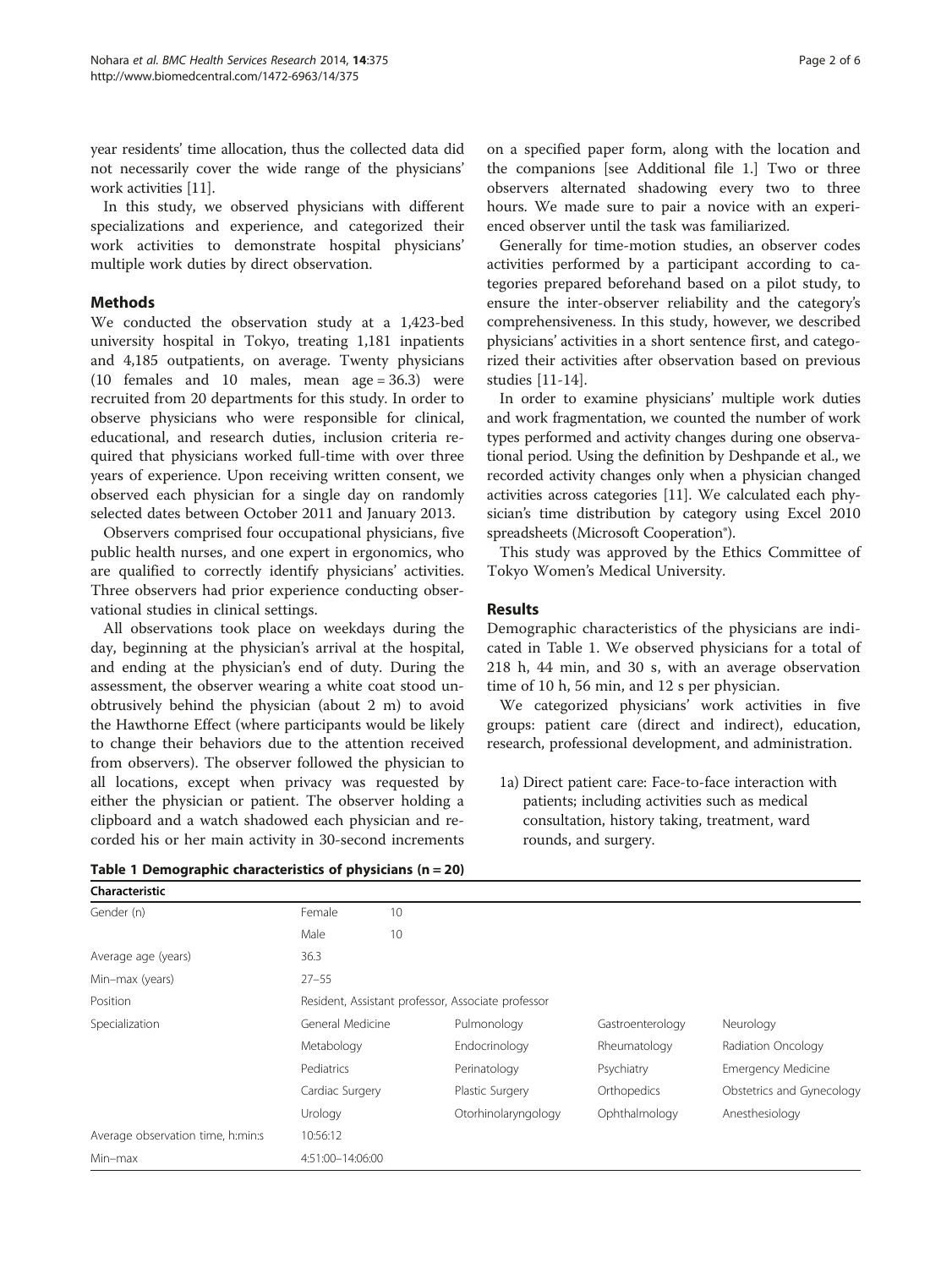- <span id="page-2-0"></span>1b) Indirect patient care: Behaviors integral to the treatment or management of patients performed in their absence; including medical conferences, case discussion with colleagues, charting, writing discharge summaries and insurance documents, and meeting patient's family.
- 2) Education: Teaching activities, performed for both, medical school students and residents; tutoring, attending educational meetings, and short instruction delivery for residents were included.
- 3) Research: Activities related to clinical and basic research; including writing research papers, laboratory work, preparing manuscripts for medical meetings, and meeting for clinical trials.
- 4) Professional development: Activities for reinforcing knowledge and improving techniques related to one's specialty, or to general clinical care; activities such as attending lectures, receiving instructions from senior physicians, watching senior physicians' outpatient service, small group studies, reading articles, attending conferences with medical representatives, and attending medical meeting rehearsals were included.
- 5) Administration: Obligatory non-medical work for both departmental and hospital operation; including administrative conferences, checking mails, and completing administrative paperwork.

The number of work types that physicians performed in one observational period is described in Table 2. Half of the physicians performed more than four different types of work in one day and changed activities across categories  $1.86 \pm 0.95$  times per hour on average (0.7–4.5) in one observational period. Activity change included changes between direct and indirect patient care, excepting the repeated changes occurring between outpatient visits.

The distribution of time for each category (work type) is shown in Figure [1.](#page-3-0)

## **Discussion**

This study objectively delineates the multiple duties of Japanese hospital physicians by categorizing physicians' work activities into five groups. As expected, physicians performed work tasks commensurate with "triple duties": patient care, education, and research. This study demonstrated that physicians performed two additional tasks: professional development and administration. Since physicians are expected to continually keep abreast with current research, professional development may be considered a personal goal. However, some activities observed in this study like attending conferences with medical representatives and medical meeting rehearsals, were scheduled into physicians' routines for which they were

| Table 2 Number of work types performed by 20 physicians at one observation |  |  |  |
|----------------------------------------------------------------------------|--|--|--|
|----------------------------------------------------------------------------|--|--|--|

|                | Patient care direct/indirect | Education    | Research     | Professional development | Administration | <b>Total</b>   | Observation time (min) |
|----------------|------------------------------|--------------|--------------|--------------------------|----------------|----------------|------------------------|
|                | ✓                            | ✓            |              | ✓                        | $\checkmark$   | $\overline{4}$ | 707                    |
| $\overline{2}$ |                              | $\checkmark$ | ✓            | √                        |                | 4              | $846*$                 |
| 3              | ✓                            |              | $\checkmark$ | $\checkmark$             | ✓              | $\overline{4}$ | 737.5                  |
| $\overline{4}$ | √                            | √            |              |                          |                | $\overline{2}$ | 618.5                  |
| 5              | √                            |              | $\checkmark$ | $\checkmark$             |                | 3              | $638*$                 |
| 6              |                              | ✓            | $\checkmark$ | ✓                        |                | $\overline{4}$ | 592                    |
| $\overline{7}$ |                              |              |              |                          |                | $\overline{2}$ | 620                    |
| 8              | ✓                            | ✓            | ✓            |                          | ✓              | 4              | $743*$                 |
| 9              |                              | ✓            | ✓            |                          |                | 3              | 291                    |
| 10             |                              | ✓            |              |                          | ✓              | 3              | 666.5                  |
| 11             |                              |              |              | ✓                        |                | $\overline{2}$ | 618.5                  |
| 12             | ✓                            | $\checkmark$ |              | ✓                        |                | 3              | 631                    |
| 13             | ✓                            |              | √            | √                        | ✓              | 4              | 813                    |
| 14             | ✓                            | ✓            | $\checkmark$ |                          | ✓              | $\overline{4}$ | $576.5*$               |
| 15             | ✓                            |              |              |                          |                | $\overline{2}$ | 540.5*                 |
| 16             | ✓                            | ✓            |              | ✓                        | √              | 4              | $734*$                 |
| 17             | √                            |              |              | ✓                        | ℐ              | 3              | 630                    |
| 18             | $\checkmark$                 |              |              |                          |                | $\overline{2}$ | 737                    |
| 19             | ✓                            | √            |              |                          | ✓              | 4              | 614                    |
| 20             | √                            | ✓            | $\checkmark$ | ✓                        | ✓              | 5              | 770.5                  |

Note: \*indicates the physicians who spent additional time at the hospital before or after the observation.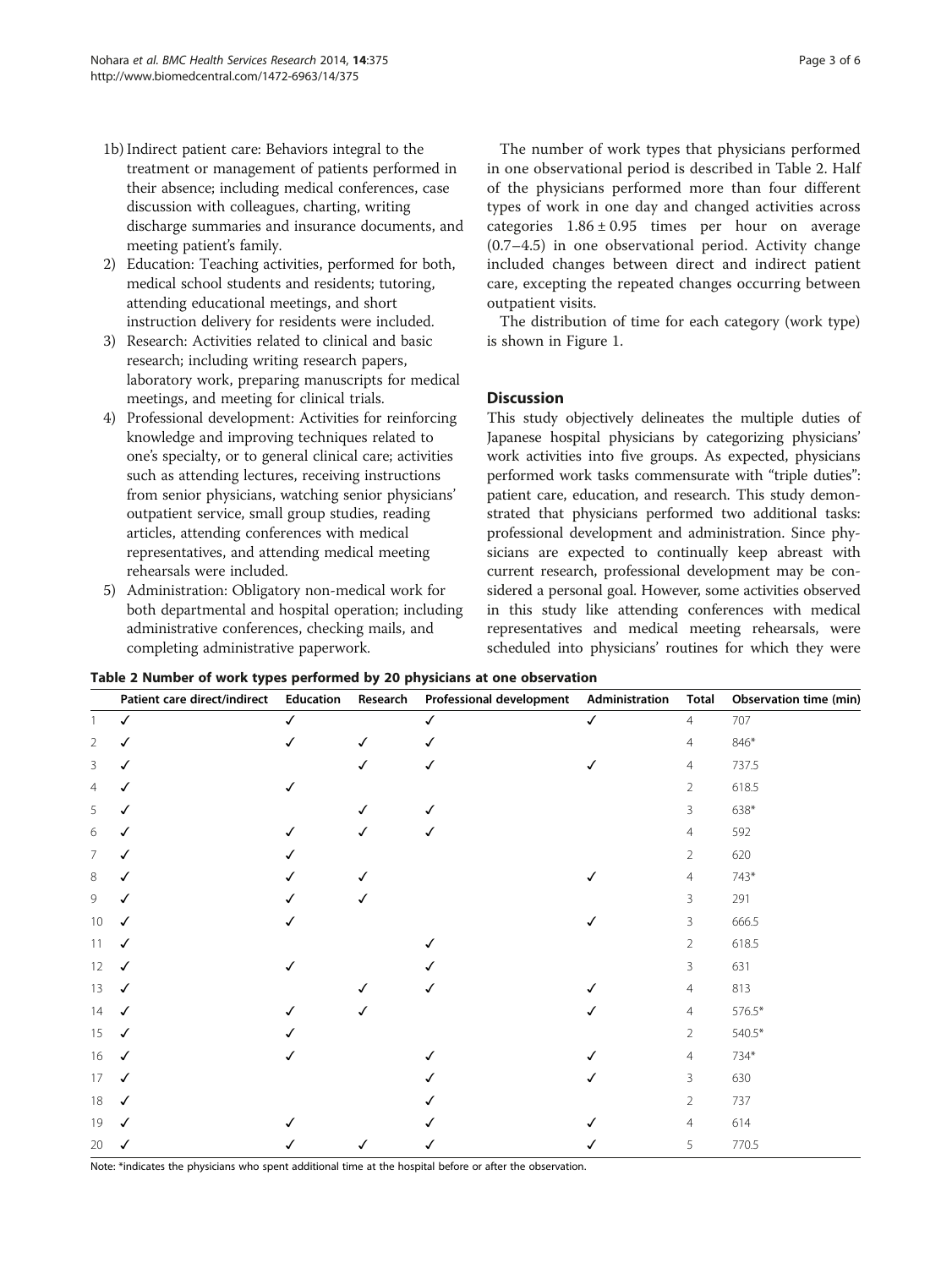<span id="page-3-0"></span>

obliged to participate. Therefore, we regarded it appropriate to categorize professional development as a duty.

All physicians regularly performed at least one additional type of activity, whether education, research, professional development, or administration, in addition to patient care within one observational period, indicating that they performed multiple work duties. The average activity change across categories was 1.86 times per hour. This was less frequent than the previous study on first- and second-year residents that obtained an average of 2.83 times per hour [\[11](#page-4-0)]. This may be a result of excluding the changes between direct and indirect patient care during outpatient services, and the greater control the physicians in our study had over their work as compared to the residents in the previous study. Patient care, taking more than half of physicians' time, was the primary task among the others. The growing demands for advanced, safe care and the pressure of clinical administrative work have made physicians' clinical load heavier [\[15\]](#page-5-0), depriving physicians time for other duties. Therefore, hospital administrators should attempt to reduce physicians' clinical workload, taking into account their multiple work duties.

The physicians' time allocation varied widely on the basis of specialization, consistent with research by Gabow et al. [[13](#page-4-0)], who reported differing work activities and time allocation for residents based on the residents' four specializations. As some previous researches have shown [\[10\]](#page-4-0), this study also has shown that the longer time dedicated to indirect patient care than to direct patient care.

In the present study, instead of immediately coding the activities performed by physicians, we recorded these in detail. While the descriptions were time consuming, they allowed us to carefully review each work activity to make precise categorizations. Some activities in particular required careful categorization; for example, grand rounds, unlike daily rounds, have greater implications for education rather than patient care. Therefore, even if grand rounds were performed in the presence of the patient, they should be categorized under professional development or education depending on the position of the physician. Additionally, it was difficult to categorize charting that was not conducted in a consultation room, as it could have been categorized under indirect patient care, professional development, or research. To make this distinction, physicians were asked about the nature of the activity when it was undistinguishable, immediately after observation. Observers described activities in detail with an acute understanding of hospital physicians' work; this enabled us to categorize activities taking into account the physician's position and situation, and to present time allocation in ways that reflected various implications of work activities depending on physicians.

Through the observation of 20 physicians, we found that six physicians spent additional time in hospital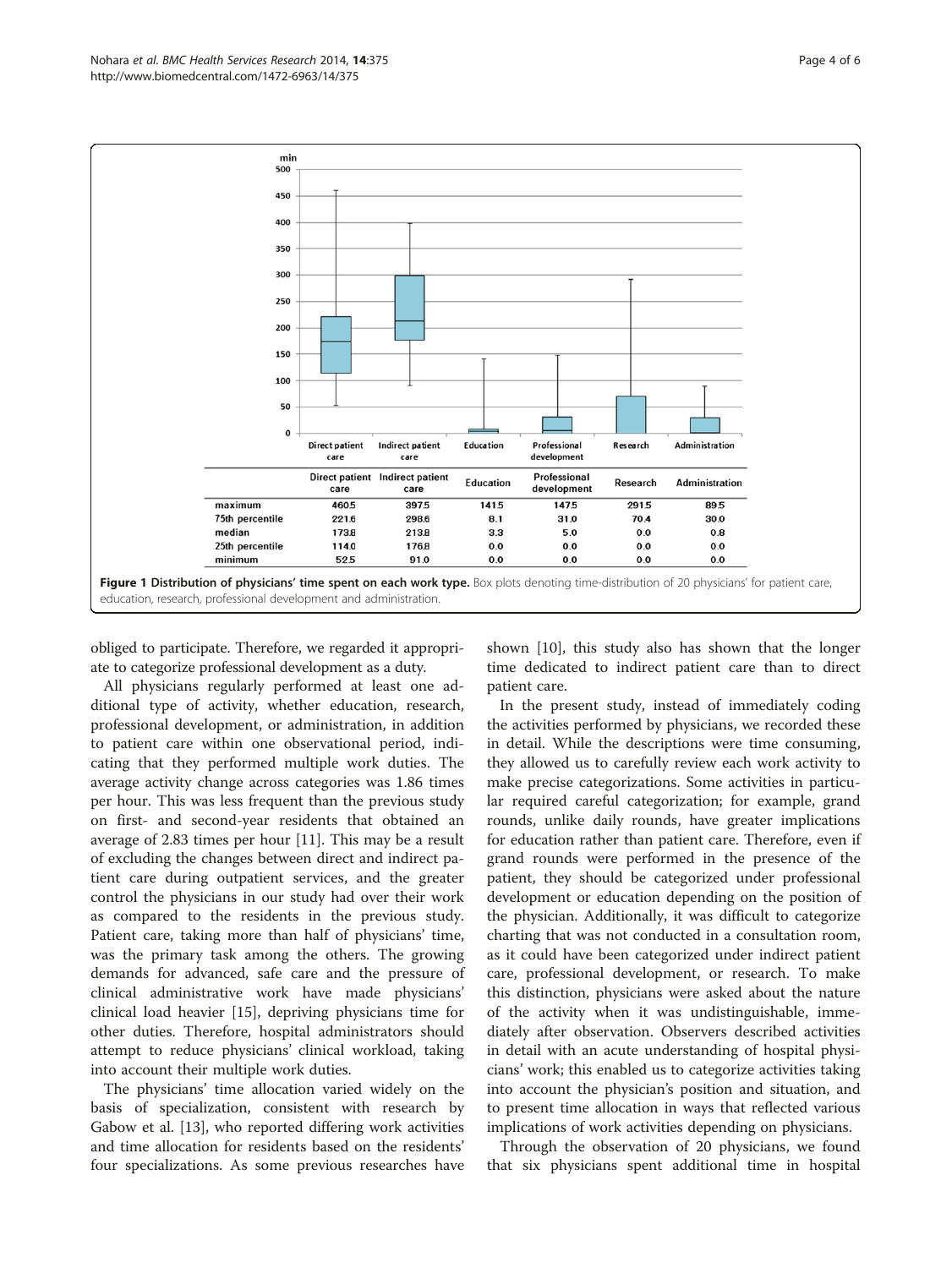<span id="page-4-0"></span>before or after their duty hours (Table [2\)](#page-2-0). We started and ended the observation according to each physician's instruction. However, one physician arrived at hospital before the appointed time, and five physicians did not leave hospital soon after the observation ended. They spent an average of 92.4 minutes (40–160.5) at the hospital before or after the observation. They regarded the time as personal time and distinguished it from duty hours. However, one of the physicians answered that he was reviewing the outpatients' data of that day, which could have been recorded as indirect patient care. This may imply the voluntary overtime work of hospital physicians [1]. Similarly, working at home was reported in other study [[16](#page-5-0)], suggesting future studies are needed to evaluate such physicians' voluntary work more properly.

While the study provides useful findings, there are 4 limitations. One limitation is that we have not tested the interrater reliability prior to the main study although we guaranteed observers' ability to identify physician's activities. Another limitation is that the problems of generalizability of results since physicians from a single university hospital were observed for a single day. However, our data reflected the hospital physicians' work as a whole and its various aspects since we selected the observation days at random and selected physicians with different specializations. Further, work activities performed by a physician at different points during their career were considered by observing physicians with differing experience levels. While it took one year and three months to complete all 20 observations to match physicians' and observers' schedules, the observation conditions remained consistent since no institutional changes were made. The other limitation was the exclusion of the time physicians spent during night duty, an essential part of hospital physicians' work time. An observational study including a night duty component could lead to greater insights.

## Conclusion

This study revealed that Japanese hospital physicians performed five different types of work. In addition to the triple duties of physicians (patient care, education and research), they also devoted their time to professional development and administrative work. Our findings have provided an objective information for the better understanding of physicians' heavy workload which has been mainly discussed as personal impressions in the literature. Hospital administrators should know the various duties for which hospital physicians are responsible when the administrators attempt to reduce physicians' workload.

## Additional file

[Additional file 1:](http://www.biomedcentral.com/content/supplementary/1472-6963-14-375-S1.xlsx) Data Sheet.

#### Competing interests

The authors declare that they have no competing interests. There are no financial or other conflicts to report.

#### Authors' contributions

MN conceived of the study, reviewed the literature, collected and analyzed the data, drafted and revised the manuscript. TY contributed to study design, data collection and data analysis. NN and KO contributed to study design, literature review and data analysis. All authors read and approved the final manuscript.

#### Acknowledgement

We are indebted to Ms. Ayako Sato for her assistance. This study was supported by JSPS KAKENHI Grant Number 23590621.

#### Author details

<sup>1</sup>Department of Hygiene and Public Health 1, School of Medicine, Tokyc Women's Medical University, Tokyo, Japan. <sup>2</sup>The Institute for Science of Labour, Kawasaki, Japan. <sup>3</sup> Department of Hospital and Healthcare Administration, School of Medicine, Tokyo Women's Medical University, Tokyo, Japan.

#### Received: 10 March 2014 Accepted: 3 September 2014 Published: 6 September 2014

#### References

- 1. Bos JT, Donders NC, van der Velden K, van der Gulden JW: Perceptions of mental workload in Dutch university employees of different ages: a focus group study. BMC Res Notes 2013, 6(102):102.
- 2. Gustafsson Senden M, Lovseth LT, Schenck-Gustafsson K, Fridner A: What makes physicians go to work while sick: a comparative study of sickness presenteeism in four European countries (HOUPE). Swiss Med Wkly 2013, 143(143):w13840.
- 3. Hebert RS, Elasy TA, Canter JA: The Oslerian triple-threat: an endangered species? A survey of department of medicine chairs. Am J Med 2000, 109(4):346–349.
- 4. von Below B, Rodjer S, Wahlqvist M, Billhult A: "I couldn't do this with opposition from my colleagues": a qualitative study of physicians' experiences as clinical tutors. BMC Med Educ 2011, 11(79):79.
- 5. Wada K, Arimatsu M, Yoshikawa T, Oda S, Taniguchi H, Higashi T, Aizawa Y: Factors on working conditions and prolonged fatigue among physicians in Japan. Int Arch Occup Environ Health 2008, 82(1):59-66.
- 6. Ministry of Health, Labour and Welfare. Issues concerning workload of hospital physicians. [<http://www.mhlw.go.jp/shingi/2007/10/dl/s1029-9d.pdf>] [Japanese] Accessed at March 7, 2014.
- 7. Tomioka K, Morita N, Saeki K, Okamoto N, Kurumatani N: Working hours, occupational stress and depression among physicians. Occup Med (Lond) 2011, 61(3):163–170.
- 8. Iwasaki K, Takahashi M, Nakata A: Health problems due to long working hours in Japan: working hours, workers' compensation (Karoshi), and preventive measures. Ind Health 2006, 44(4):537–540.
- 9. A report on physicians' working conditions and problems. [\[www.mhlw.go.jp/](www.mhlw.go.jp/shingi/2006/03/s0327-2d.html) [shingi/2006/03/s0327-2d.html\]](www.mhlw.go.jp/shingi/2006/03/s0327-2d.html) [Japanese] Accessed at March 7, 2014.
- 10. Tipping MD, Forth VE, Magill DB, Englert K, Williams MV: Systematic review of time studies evaluating physicians in the hospital setting. J Hosp Med 2010, 5(6):353–359.
- 11. Deshpande GA, Soejima K, Ishida Y, Takahashi O, Jacobs JL, Heist BS, Obara H, Nishigori H, Fukui T: A global template for reforming residency without work-hours restrictions: Decrease caseloads, increase education. Findings of the Japan Resident Workload Study Group. Med Teach 2012, 34(3):232–239.
- 12. Weigl M, Muller A, Zupanc A, Angerer P: Participant observation of time allocation, direct patient contact and simultaneous activities in hospital physicians. BMC Health Serv Res 2009, 9:110–110.
- 13. Gabow PA, Karkhanis A, Knight A, Dixon P, Eisert S, Albert RK: Observations of residents' work activities for 24 consecutive hours: Implications for workflow redesign. Acad Med 2006, 81(8):766–775.
- 14. Hauschild I, Vitzthum K, Klapp BF, Groneberg DA, Mache S: Time and motion study of anesthesiologists' workflow in German hospitals. Wien Med Wochenschr 2011, 161(17–18):433–440.